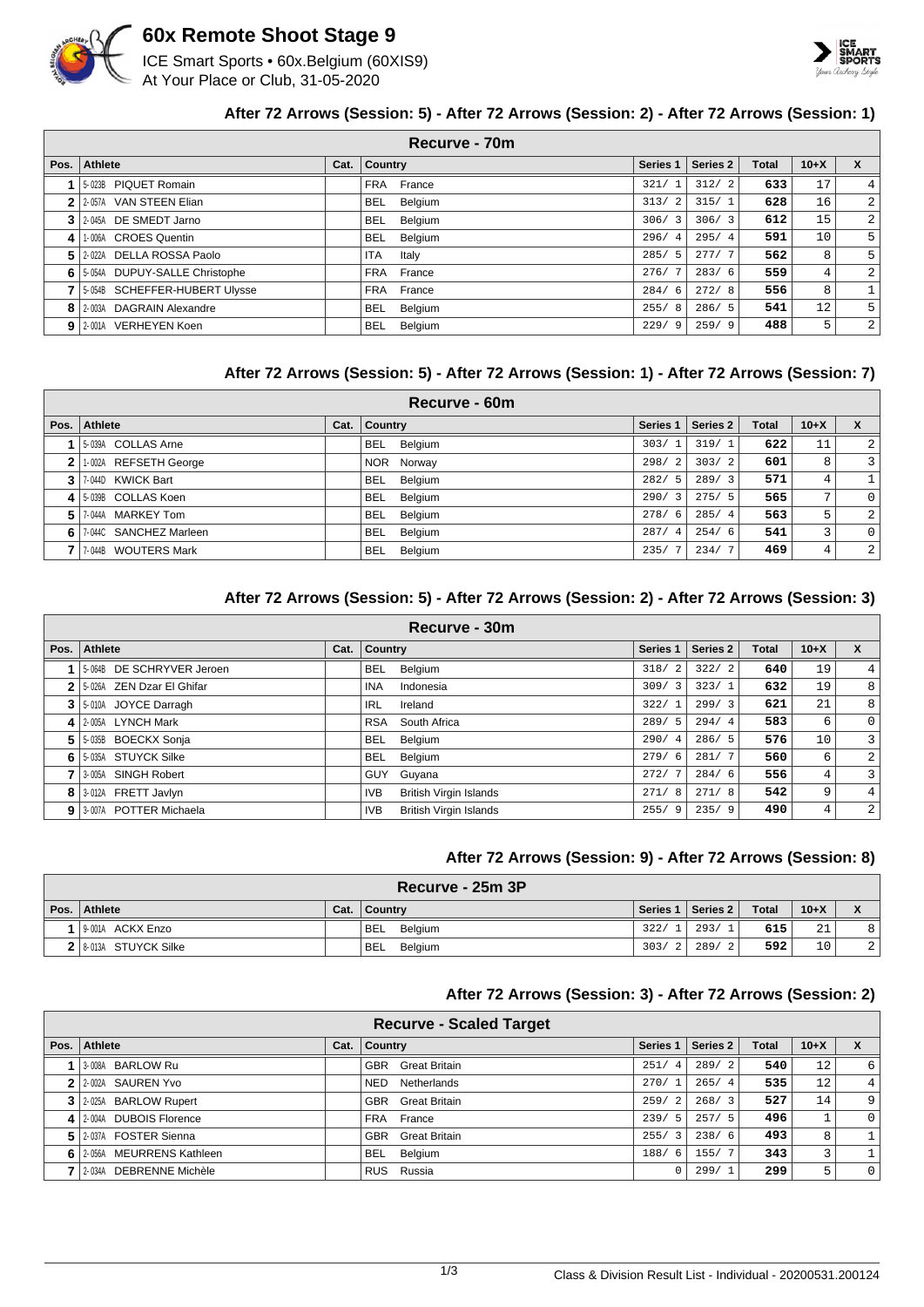

## **60x Remote Shoot Stage 9**

ICE Smart Sports • 60x.Belgium (60XIS9) At Your Place or Club, 31-05-2020



#### **After 72 Arrows (Session: 1) - After 72 Arrows (Session: 5) - After 72 Arrows (Session: 2) - After 72 Arrows (Session: 7)**

|                 |                           |      |                | <b>Compound - 50m</b> |                     |                     |       |             |                 |
|-----------------|---------------------------|------|----------------|-----------------------|---------------------|---------------------|-------|-------------|-----------------|
| Pos.            | Athlete                   | Cat. | <b>Country</b> |                       | Series <sub>1</sub> | Series <sub>2</sub> | Total | $10+X$      | $\mathsf{x}$    |
|                 | 1-020A ACKX Enzo          |      | <b>BEL</b>     | Belgium               | 351/1               | 348/2               | 699   | 51          | 22              |
|                 | 5-064A ALLAERT Nick       |      | <b>BEL</b>     | Belgium               | 347/2               | 345/4               | 692   | 44          | 17              |
| 3               | 2-033A BRAMSEN Rasmus     |      | DEN            | Denmark               | 338/7               | 351/1               | 689   | 43          | 19              |
| 41              | 2-060A JULIEN Simon       |      | <b>FRA</b>     | France                | 341/5               | 345/3               | 686   | 42          | 15              |
| 5.              | 7-032A ACKX Enzo          |      | <b>BEL</b>     | Belgium               | 342/4               | 344/5               | 686   | 41          | 14              |
| 6               | 1-021A ETIENNE David      |      | <b>BEL</b>     | Belgium               | 343/3               | 339/7               | 682   | 38          | 12              |
|                 | 2-061A LEFEUVRE Camille   |      | <b>FRA</b>     | France                | 336/9               | 344/6               | 680   | 39          | 15              |
| 8               | 2-031A VAN MONTAGU Piotr  |      | <b>BEL</b>     | Belgium               | 333/10              | 339/8               | 672   | 31          | 14              |
| 9               | 2-049A VANDERPERRE Chris  |      | <b>BEL</b>     | Belgium               | 338/6               | 331/11              | 669   | 29          | 13              |
| 10              | 1-011A DEMEY Dominiek     |      | <b>BEL</b>     | Belgium               | 337/8               | 331/10              | 668   | 32          | 10              |
| 11              | 2-048A WATTIEZ Eddy       |      | <b>BEL</b>     | Belgium               | 332/11              | 332/9               | 664   | 28          | 9               |
| 12 I            | 2-058A CUNNINGHAM Rogan   |      | <b>IRL</b>     | Ireland               | 332/12              | 330/12              | 662   | 23          | $7\overline{ }$ |
| 13              | 2-028A BERGUIN Philippe   |      | <b>FRA</b>     | France                | 331/13              | 327/13              | 658   | 25          | 10              |
| 14 I            | 7-032B MEBIS Stijn        |      | <b>BEL</b>     | Belgium               | 329/14              | 311/16              | 640   | 21          | 9               |
| 15 <sup>1</sup> | 2-014A DEMEY Louise       |      | <b>BEL</b>     | Belgium               | 312/15              | 313/15              | 625   | 19          | 8               |
| 16              | 2-006A WATTIEZ Anthony    |      | <b>BEL</b>     | Belgium               | 311/16              | 310/17              | 621   | 17          | 5               |
| 17 <sup>1</sup> | 2-047A SIMONS Mark        |      | <b>BEL</b>     | Belgium               | 298/18              | 322/14              | 620   | 17          | 8               |
| 18 I            | 2-036A MUNK CARLSEN Pil   |      | <b>DEN</b>     | Denmark               | 300/17              | 306/18              | 606   | 11          | 0               |
|                 | 19 5-023A GESNOUIN Arnaud |      | <b>FRA</b>     | France                | $\Omega$            | 10/20               | 10    | $\mathbf 1$ | $\mathbf 0$     |

#### **After 72 Arrows (Session: 2) - After 72 Arrows (Session: 1) - After 72 Arrows (Session: 3) - After 72 Arrows (Session: 5) - After 72 Arrows (Session: 7)**

|      | Compound - 30m                   |      |                |                               |                     |          |       |        |              |  |  |
|------|----------------------------------|------|----------------|-------------------------------|---------------------|----------|-------|--------|--------------|--|--|
| Pos. | <b>Athlete</b>                   | Cat. | <b>Country</b> |                               | Series <sub>1</sub> | Series 2 | Total | $10+X$ | $\mathsf{x}$ |  |  |
|      | 2-007A SWANEPOEL Arrie           |      | <b>RSA</b>     | South Africa                  | 358/                | 355/3    | 713   | 65     | 30           |  |  |
| 2    | 1-017A FRANCISCO Ramirez Jiminez |      | <b>ESP</b>     | Spain                         | 355/<br>2           | 357/1    | 712   | 65     | 31           |  |  |
| 3    | 3-009A DEMEY Dominiek            |      | BEL            | Belgium                       | 354/3               | 356/2    | 710   | 62     | 25           |  |  |
| 4    | 1-007A KRÄMER Günther            |      | <b>RSA</b>     | South Africa                  | 347/<br>-4          | 346/4    | 693   | 48     | 25           |  |  |
| 5    | 5-010B JOYCE Adam                |      | <b>GBR</b>     | <b>Great Britain</b>          | 339/5               | 341/6    | 680   | 38     | 10           |  |  |
| 6    | 2-013A DEMEY Julie               |      | <b>BEL</b>     | Belgium                       | 333/6               | 344/5    | 677   | 37     | 15           |  |  |
|      | <b>DEMEY Henri</b><br>2-015A     |      | <b>BEL</b>     | Belgium                       | 315/10              | 338/7    | 653   | 26     | 7            |  |  |
| 8    | 1-022A BRAME Sebastien           |      | <b>FRA</b>     | France                        | 327/7               | 323/8    | 650   | 26     | 10           |  |  |
| 9    | 3-001A GEORGES Ritseeniyah       |      | IVB            | <b>British Virgin Islands</b> | 323/8               | 321/9    | 644   | 21     | 5            |  |  |
| 10   | 7-032C VAN DAMME Kelly           |      | <b>BEL</b>     | Belgium                       | 319/9               | 320/10   | 639   | 17     | 5            |  |  |
| 11   | 7-032D SCHROEDERS Ronald         |      | <b>BEL</b>     | Belgium                       | 314/11              | 301/11   | 615   | 15     | 4            |  |  |
| 12   | 3-004A LAWRENCE Winnette         |      |                | GUY Guyana                    | 299/12              | 264/12   | 563   | 13     | 4            |  |  |

#### **After 72 Arrows (Session: 8) - After 72 Arrows (Session: 9)**

| Compound - 25m 3P                   |      |                       |                        |          |              |                 |          |  |
|-------------------------------------|------|-----------------------|------------------------|----------|--------------|-----------------|----------|--|
| Pos. Athlete                        | Cat. | <b>Country</b>        | Series <sub>1</sub>    | Series 2 | <b>Total</b> | $10+X$          | X        |  |
| 1   8-100A COOPMANS Filip           |      | <b>BEL</b><br>Belgium | 347/                   | 346/1    | 693          | 45              | $\Omega$ |  |
| 2 9-001B MEBIS Stijn                |      | Belgium<br><b>BEL</b> | 346/<br>$\mathfrak{D}$ | 344/2    | 690          | 42              | 2.2      |  |
| 3 8 029A JANSSENS Niels             |      | Belgium<br>BEL        | 336/<br>3              | 342/3    | 678          | 36              | 15       |  |
| 4   8-003A WATTIEZ Anthony          |      | <b>BEL</b><br>Belgium | 333/<br>$\overline{4}$ | 330/4    | 663          | 26              | 9        |  |
| 5   9-001C VAN DAMME Kelly          |      | <b>BEL</b><br>Belgium | 5<br>313/              | 307/5    | 620          | 10              | 6        |  |
| 6 9001 SCHROEDERS Ronald            |      | Belgium<br>BEL        | 302/<br>6              | 306/6    | 608          | 12 <sub>1</sub> | 4        |  |
| 7   8-030A VAN DE WINCKEL Stephanie |      | Belgium<br><b>BEL</b> | 118/                   |          | 118          | 0               | $\Omega$ |  |

#### **After 72 Arrows (Session: 2) - After 72 Arrows (Session: 3) - After 72 Arrows (Session: 1)**

|                            |      | <b>Compound - Scaled Target</b> |                        |          |              |        |             |
|----------------------------|------|---------------------------------|------------------------|----------|--------------|--------|-------------|
| Pos.   Athlete             | Cat. | <b>Country</b>                  | Series <sub>1</sub>    | Series 2 | <b>Total</b> | $10+X$ |             |
| 1 2009A DE RYCKÈRE Eric    |      | BEL<br>Belgium                  | 340/                   | 341/1    | 681          | 40     | 28          |
| 2 3-013A IRVINE Russ       |      | AUS Australia                   | 307/<br>$\overline{2}$ | 317/2    | 624          | 23     | 11          |
| 3 2017A COLLADO VIVAZ Eric |      | FRA France                      | 301/<br>3              | 310/3    | 611          | 13     | $\Omega$    |
| 4 1.014A IRVINE Russ       |      | AUS<br>Australia                | 279/<br>$\overline{4}$ | 291/4    | 570          | 10     | 3           |
| 5 2018 COLLADO Christine   |      | France<br>FRA                   | 277/                   | 284/5    | 561          | Ð      | $\mathbf 0$ |